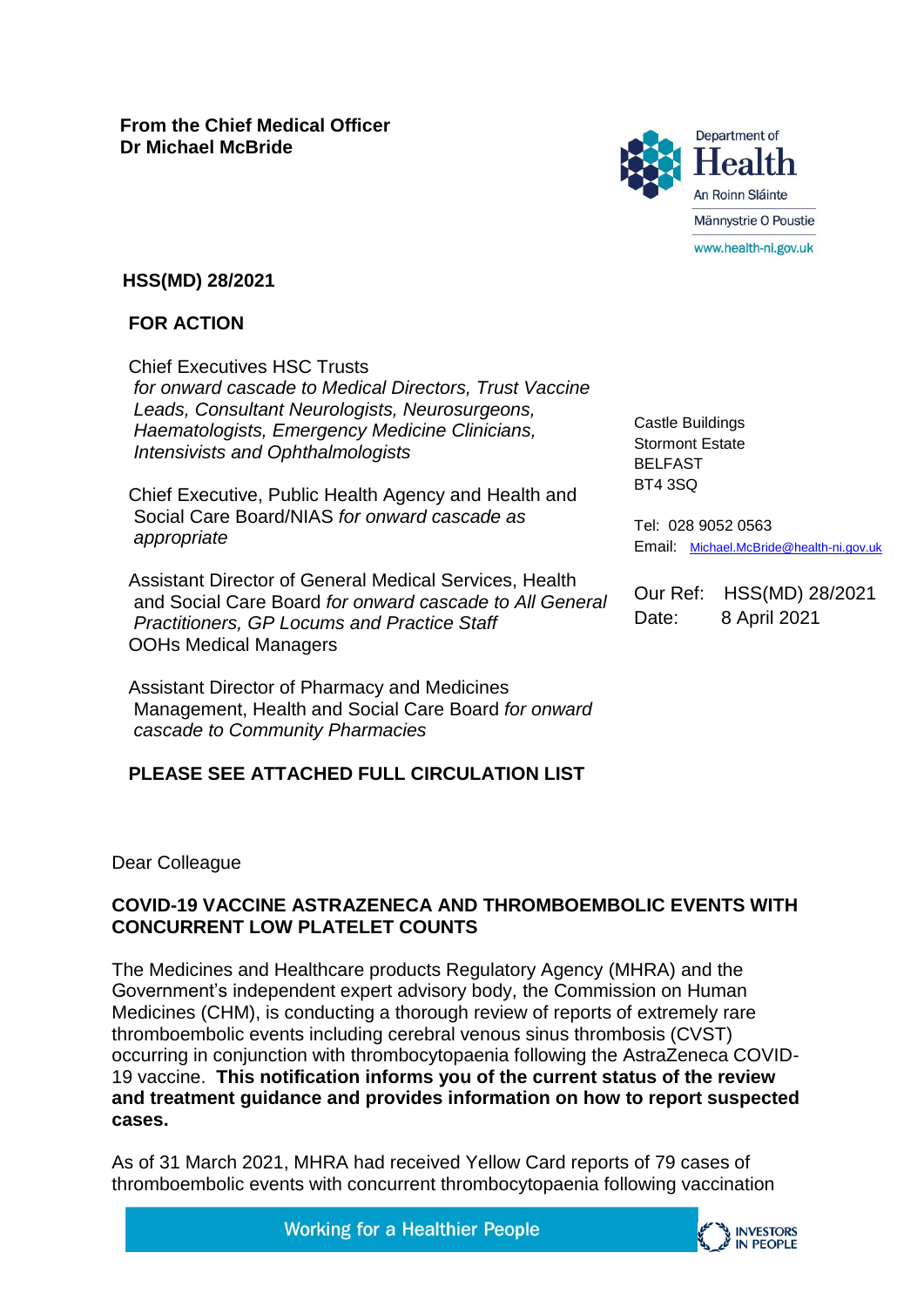with COVID-19 Vaccine AstraZeneca, 44 cases of cerebral venous sinus thrombosis (CVST) with thrombocytopaenia and 35 cases of other major thrombotic events, including one arterial, with thrombocytopaenia. These cases occurred in 51 women and 28 men, aged from 18 to 79 years. The estimated number of doses of vaccine administered in the UK by 31 March was 20.2 million giving an overall case incidence of 4.4 per million doses.

All reports are being followed up for clinical details and 19 cases have had a fatal outcome. Some cases have positive platelet factor 4 (PF4) antibodies and elevated D-dimer. In reports where this information was provided, all cases occurred after a first dose of the vaccine.

The CHM has carefully considered all available data, noting the need for further clinical details on the case reports and that data are also lacking on the background rate of CVST, including during the pandemic because COVID-19 infection has been associated with thrombotic events. The CHM has advised that the currently available evidence does not establish a causal association between the AstraZeneca COVID-19 Vaccine and these events, but investigations (epidemiological and mechanistic) need to continue. The CHM's advice remains that the overall benefits of the vaccines against COVID-19 continue to outweigh any risks in the vast majority of people, and that the evidence does not currently support excluding any age group from vaccination.

In view of the available data, COVID-19 Vaccine AstraZeneca is contraindicated in patients with a history of major venous and arterial thrombosis with thrombocytopenia. COVID-19 Vaccine AstraZeneca should only be given to patients with a history of CVST, acquired or hereditary thrombophilia, heparin-induced thrombocytopenia, or antiphospholipid syndrome when the benefits outweigh any potential risks.

Because these events are extremely rare and a comparatively small number of second doses have been given, it is currently not known how frequently these events may occur following a second dose of the vaccine. As a precaution, anyone who experienced cerebral or other major blood clots occurring with low levels of platelets after their first vaccine dose of COVID-19 Vaccine AstraZeneca should not have their second dose.

Anyone who did not have these side effects should come forward for their second dose when invited.

COVID-19 vaccine advice in pregnancy remains that pregnant women should discuss with their healthcare professional whether the benefits of having the vaccine outweigh the risks for them, noting the extremely rare risk of thromboembolic events with concurrent thrombocytopaenia referred to above.

The MHRA recently confirmed that the evidence to date does not suggest that the COVID-19 Vaccine AstraZeneca causes venous thromboembolism without [a low](https://lnks.gd/l/eyJhbGciOiJIUzI1NiJ9.eyJidWxsZXRpbl9saW5rX2lkIjoxMDAsInVyaSI6ImJwMjpjbGljayIsImJ1bGxldGluX2lkIjoiMjAyMTA0MDcuMzgzNzY4NDEiLCJ1cmwiOiJodHRwczovL3d3dy5nb3YudWsvZ292ZXJubWVudC9uZXdzL3VrLXJlZ3VsYXRvci1jb25maXJtcy10aGF0LXBlb3BsZS1zaG91bGQtY29udGludWUtdG8tcmVjZWl2ZS10aGUtY292aWQtMTktdmFjY2luZS1hc3RyYXplbmVjYSJ9.bFfgiSBi248mN6ZgFVQrXHoaMhXwPF8qkwKjYisFEkw/s/1173842881/br/101604073011-l)  [platelet count.](https://lnks.gd/l/eyJhbGciOiJIUzI1NiJ9.eyJidWxsZXRpbl9saW5rX2lkIjoxMDAsInVyaSI6ImJwMjpjbGljayIsImJ1bGxldGluX2lkIjoiMjAyMTA0MDcuMzgzNzY4NDEiLCJ1cmwiOiJodHRwczovL3d3dy5nb3YudWsvZ292ZXJubWVudC9uZXdzL3VrLXJlZ3VsYXRvci1jb25maXJtcy10aGF0LXBlb3BsZS1zaG91bGQtY29udGludWUtdG8tcmVjZWl2ZS10aGUtY292aWQtMTktdmFjY2luZS1hc3RyYXplbmVjYSJ9.bFfgiSBi248mN6ZgFVQrXHoaMhXwPF8qkwKjYisFEkw/s/1173842881/br/101604073011-l)

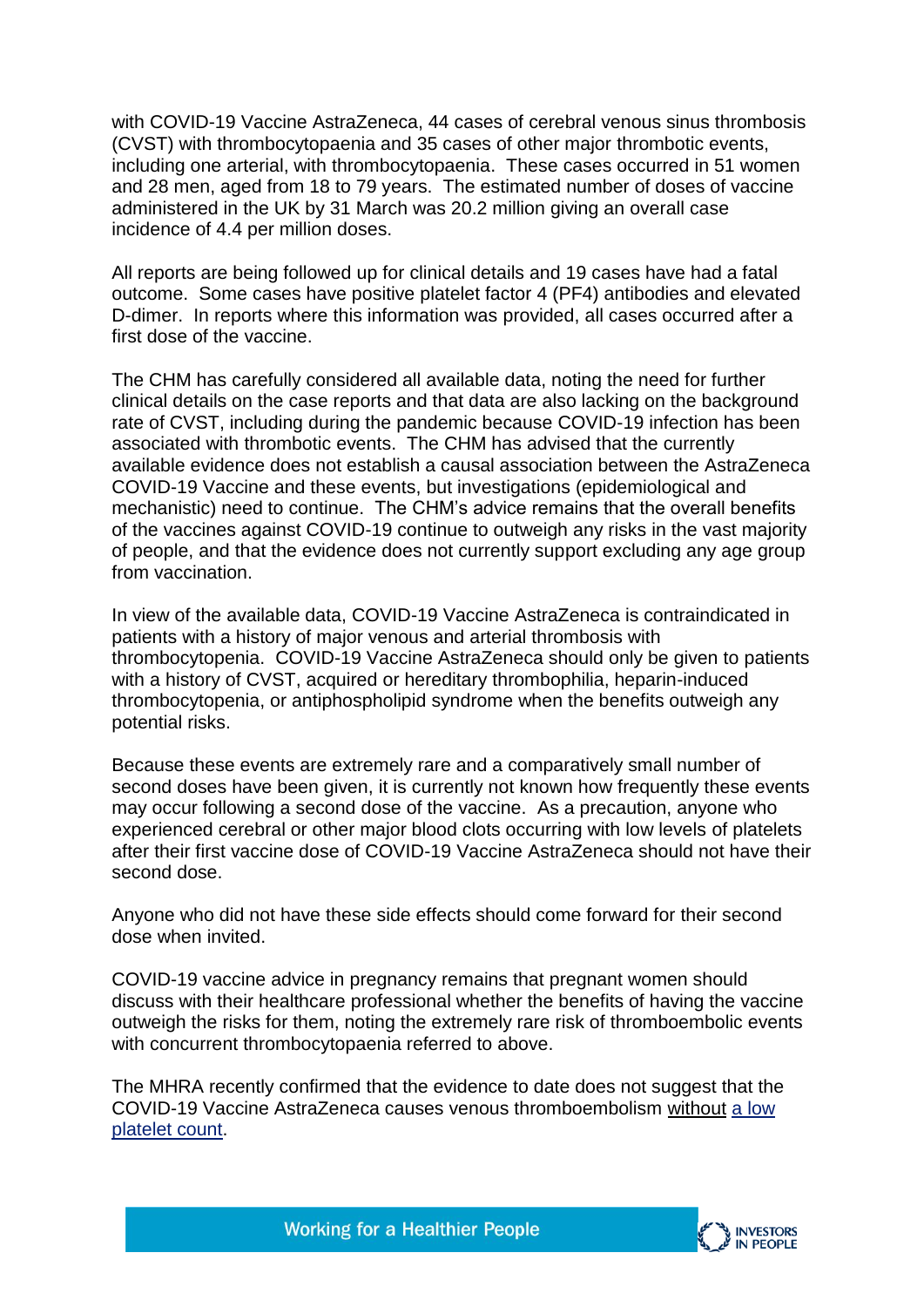### **Treatment guidance**

Further information is available from the British Society for Haematology guidance issued on thrombosis and thrombocytopaenia possibly occurring after vaccination with [COVID-19 vaccines.](https://lnks.gd/l/eyJhbGciOiJIUzI1NiJ9.eyJidWxsZXRpbl9saW5rX2lkIjoxMDEsInVyaSI6ImJwMjpjbGljayIsImJ1bGxldGluX2lkIjoiMjAyMTA0MDcuMzgzNzY4NDEiLCJ1cmwiOiJodHRwczovL2Itcy1oLm9yZy51ay9tZWRpYS8xOTUxMi9ndWlkYW5jZS12ZXJzaW9uLTEwLW9uLW1uZ210LW9mLXRocm9tYm9zaXMtd2l0aC10aHJvbWJvY3l0b3BlbmlhLW9jY3VycmluZy1hZnRlci1jLTE5LXZhY2NpbmVfMjAyMTA0MDEucGRmIn0.Gj4n4p2ZoPerDPNCRDQQ0mHAGkxFcbNDkbAs2zwyjTE/s/1173842881/br/101604073011-l) This includes information on presentation and typical laboratory features, and treatment recommendations. The guidance also includes advice on recommended investigations for possible cases.

### **Advice for the public**

While the MHRA continues to investigate these cases, as a precautionary measure anyone that develops symptoms after vaccination is advised to seek prompt medical advice, symptoms such as:

- shortness of breath, chest or persistent abdominal pain, leg swelling;
- blurred vision, confusion or seizures;
- unexplained pin-prick rash or bruising beyond the injection site.

Furthermore anybody with new onset of severe or persistent headache that does not respond to simple painkillers starting four days or more after vaccination should speak to their doctor.

#### **Reporting advice for healthcare professionals**

Patients and healthcare professionals should continue to report any side effects from vaccines to the MHRA through the Coronavirus Yellow Card site [https://coronavirus](https://lnks.gd/l/eyJhbGciOiJIUzI1NiJ9.eyJidWxsZXRpbl9saW5rX2lkIjoxMDIsInVyaSI6ImJwMjpjbGljayIsImJ1bGxldGluX2lkIjoiMjAyMTA0MDcuMzgzNzY4NDEiLCJ1cmwiOiJodHRwczovL2Nvcm9uYXZpcnVzLXllbGxvd2NhcmQubWhyYS5nb3YudWsvIn0.PTi5aQp52mdn0Xz4GvDQTQ9WqFyq3-y-7PJ-marXWUc/s/1173842881/br/101604073011-l)[yellowcard.mhra.gov.uk/](https://lnks.gd/l/eyJhbGciOiJIUzI1NiJ9.eyJidWxsZXRpbl9saW5rX2lkIjoxMDIsInVyaSI6ImJwMjpjbGljayIsImJ1bGxldGluX2lkIjoiMjAyMTA0MDcuMzgzNzY4NDEiLCJ1cmwiOiJodHRwczovL2Nvcm9uYXZpcnVzLXllbGxvd2NhcmQubWhyYS5nb3YudWsvIn0.PTi5aQp52mdn0Xz4GvDQTQ9WqFyq3-y-7PJ-marXWUc/s/1173842881/br/101604073011-l)

If you see a patient who has suspected venous or arterial thrombosis *together with* a low platelet count following vaccination, you should report this to the dedicated [Coronavirus Yellow Card](https://lnks.gd/l/eyJhbGciOiJIUzI1NiJ9.eyJidWxsZXRpbl9saW5rX2lkIjoxMDMsInVyaSI6ImJwMjpjbGljayIsImJ1bGxldGluX2lkIjoiMjAyMTA0MDcuMzgzNzY4NDEiLCJ1cmwiOiJodHRwczovL2Nvcm9uYXZpcnVzLXllbGxvd2NhcmQubWhyYS5nb3YudWsvIn0.AnUJSf5vLQ5yS9JSvzH6Od8cQUr13U_VJ3U-xddabRs/s/1173842881/br/101604073011-l) site so that this information can be used for the ongoing monitoring of vaccine safety. For such reports of blood clots, it is essential to provide information that is as detailed and accurate as possible, to assist with the assessment of these cases. Please report the following - any imaging used to confirm the diagnosis of the thromboembolic event; platelet counts; D-dimer tests; any tests for platelet factor 4 antibody; concomitant medications

Ongoing monitoring and review of reports will continue and further updates will be given as appropriate.

If you have any questions or require further assistance or clarification, please contact [yellow.card@mhra.gov.uk](mailto:yellow.card@mhra.gov.uk) and the YC helpline number 0800 731 6789

Further information will be provided as this review progresses.

The Department is assessing the impact on the vaccination programme and clinical and operational information following the JCVI statement on the use of the Astra Zeneca Vaccine will also be made available shortly.